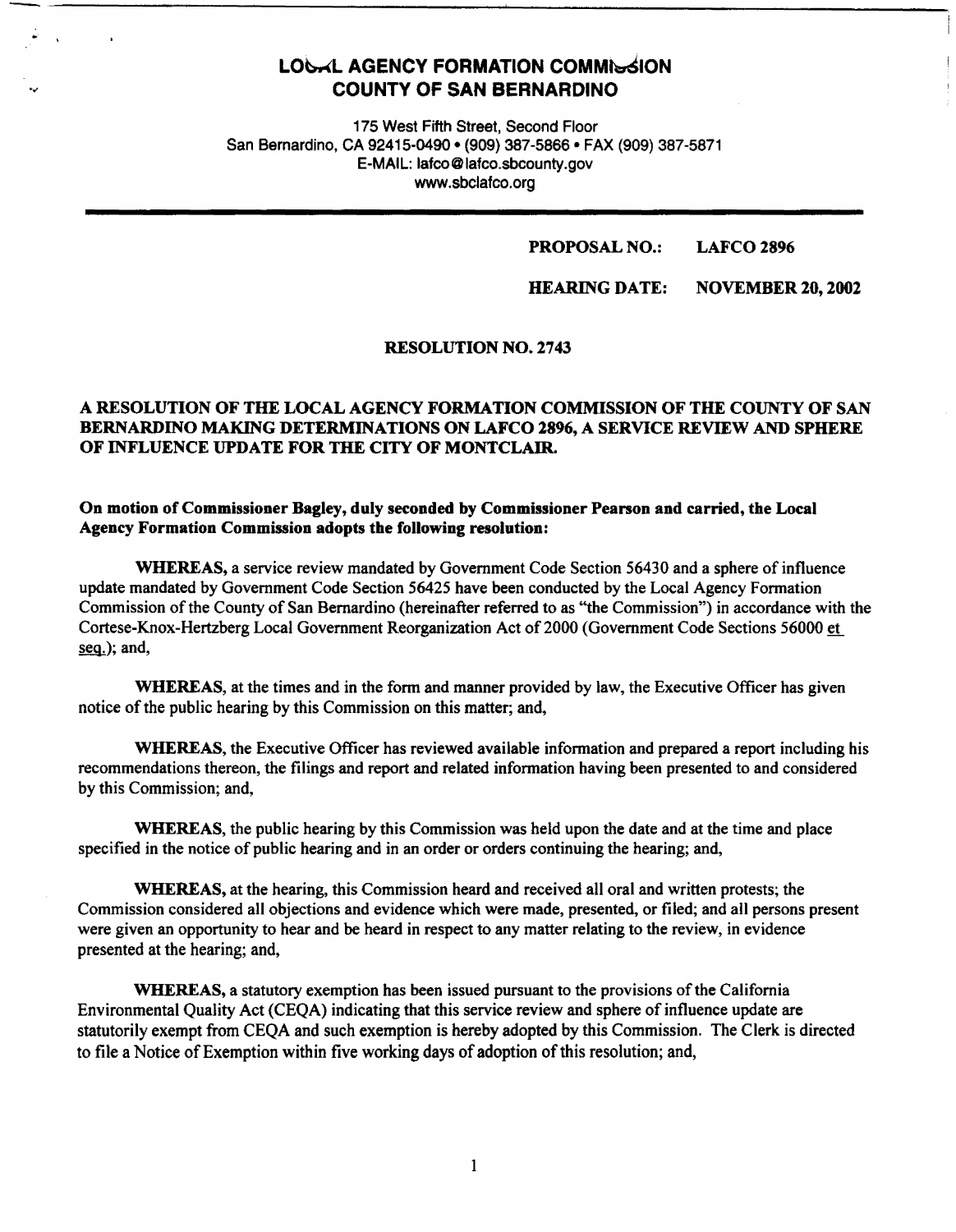# **RESOLUTION NO. 2743**

**WHEREAS,** based on presently existing evidence, facts, and circumstances filed with the Local Agency Formation Commission and considered by this Commission, it is determined that the sphere of influence for the City of Montclair should be affirmed as it currently exists, as more specifically described in maps and legal descriptions on file in the LAFCO staff office; and,

**WHEREAS,** the following findings are made in conformance with Government Code Section 56430 and local Commission policy:

I. **Infrastructure Needs and Deficiencies.** A comprehensive capital improvement plan has been adopted by the City setting forth recommendations for a variety of projects. This plan is annually reviewed and updated as part of the City's budget process. A copy of this plan is maintained in City offices. Specifically, the City of Montclair has identified two major capital improvement projects located partially or wholly within its unincorporated sphere of influence. First, the City indicates that it is in the process of entering into a joint redevelopment project with the County for physical improvements to Mission Boulevard. Second, the City has identified the Monte Vista Avenue grade separation project to improve vehicular circulation in the area.

2. **Growth and Population.** The City essentially provides the full range of urban services, with the exception of water service (which is provided by the Monte Vista Water District), to an estimated population of approximately 38,500. The estimated build-out population is 40,000.

3. **Financing Opportunities and Constraints.** The City receives a share of the general levy of property tax revenue, but the bulk of its revenue is derived from fees for service, sales and use revenue, and other revenues. Other than the Mission Boulevard Joint Redevelopment Project identified above, no relevant issues concerning financing opportunities and constraints were identified by the City of Montclair.

4. **Cost Avoidance Opportunities.** The City of Montclair did not identify any specific cost avoidance opportunities relevant to this review.

5. **Rate Restructuring.** The City of Montclair regularly evaluates its cost of services in order to stay in conformance with state requirements and the competitive market place. No relevant issues related to this factor were identified by the City of Montclair.

6. **Opportunities for Shared Facilities.** No relevant findings related to this factor were identified by the City of Montclair.

7. **Government Structure Options.** The City has annexed much of its existing sphere of influence and is in the process of preparing two annexations within its southerly unincorporated sphere. Both of those annexations will be subject to normal protest proceedings, so it is imperative that Montclair work closely with inhabitants of the area on land use and service issues. It should also be noted that in the companion service-sphere review for the Monte Vista Fire Protection District, staff is recommending that the Commission initiate dissolution proceedings for the District, with designation of the City of Montclair as the successor in interest to District functions.

**8. Management Efficiencies.** No relevant issues related to this factor were identified by the City of Montclair.

9. **Local Accountability and Governance.** The City is governed by a five-member Council elected at large. The City maintains a web site, and conforms with provisions of the Brown Act requiring open meetings. No other relevant issues concerning this factor have been identified.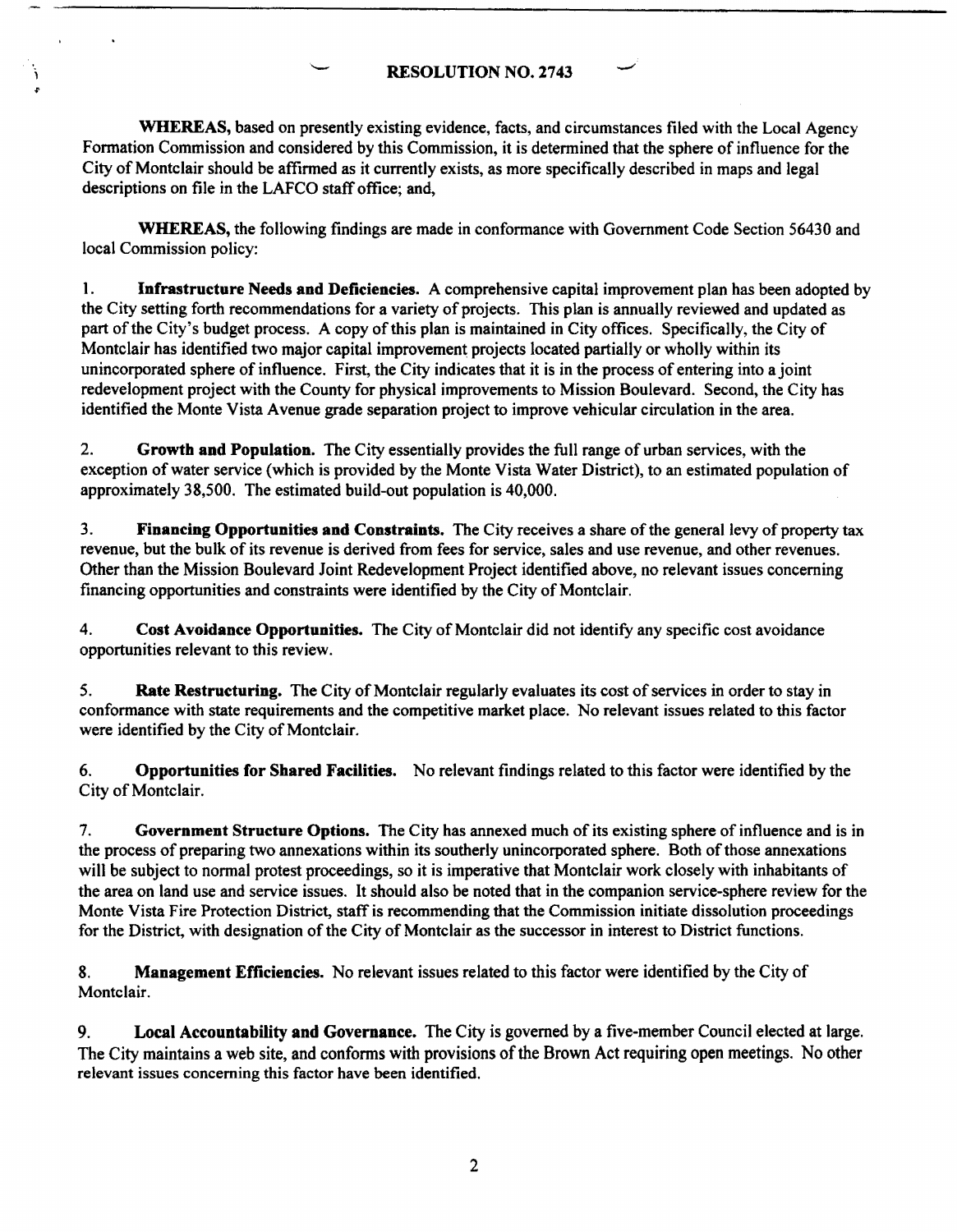### RESOLUTION NO. 2743

**WHEREAS,** the following findings are made in confonnance with Government Code Section 56425 and local Commission policy:

### 1. **PRESENT AND PLANNED LAND USES**

The full range of urban. suburban, and rural land uses are included within the boundaries and current sphere of influence of the City of Montclair. This sphere of influence update and service review have no potential whatsoever to change present or planned land uses within the City sphere, since no changes to the sphere of influence are contemplated.

# 2. **PRESENT AND PROBABLE NEED FOR PUBLIC FACILITIES AND SERVICES** IN **THE AREA**

No changes to the City sphere of influence are proposed or contemplated through this review. The City has adopted a master plan for service which addresses this issue, and is on file in the City offices.

# 3. **PRESENT CAPACITY OF PUBLIC FACILITIES AND ADEQUACY OF PUBLIC SERVICES PROVIDED**

No changes to the City sphere of influence are proposed or contemplated through this review. The City has adopted a master plan for service which addresses this issue, and is on file in the City offices.

# 4. **COMMUNITIES OF INTEREST** IN **mE AREA**

No changes to the City sphere of influence are proposed or contemplated through this review. The Commission therefore detennines that this factor of determination is not relevant to this review. as permitted by Government Code Section 56425.

# 5. **OTHER FINDINGS**

- A. Notice of this hearing has been published as required by law in The Sun and the Inland Valley Daily Bulletin, newspapers of general circulation in the area. As required by state law, individual notification was provided to affected and interested local agencies, County departments, and those individuals wishing mailed notice.
- 8. Comments from landowners and any affected local agency have been reviewed and considered by the Commission in making its determination.

**WHEREAS,** having reviewed and considered the findings as outlined above, the Commission affirms and upholds the sphere of influence for the City of Montclair as it currently exists, and is depicted on maps and legal descriptions on file in the office of the San Bernardino Local Agency Formation Commission.

**NOW, THEREFORE, BE** IT **RESOLVED** by the Local Agency Formation Commission of the County of San Bernardino, State of California, that this Commission shall consider the territory, described on maps and legal descriptions on file in the LAFCO office, as being within the sphere of influence of the City of Montclair, it being fully understood that establishment of such a sphere of influence is a policy declaration of this Commission based on existing facts and circumstances which, although not readily changed, may be subject to review and change in the event a future significant change of circumstances so warrants.